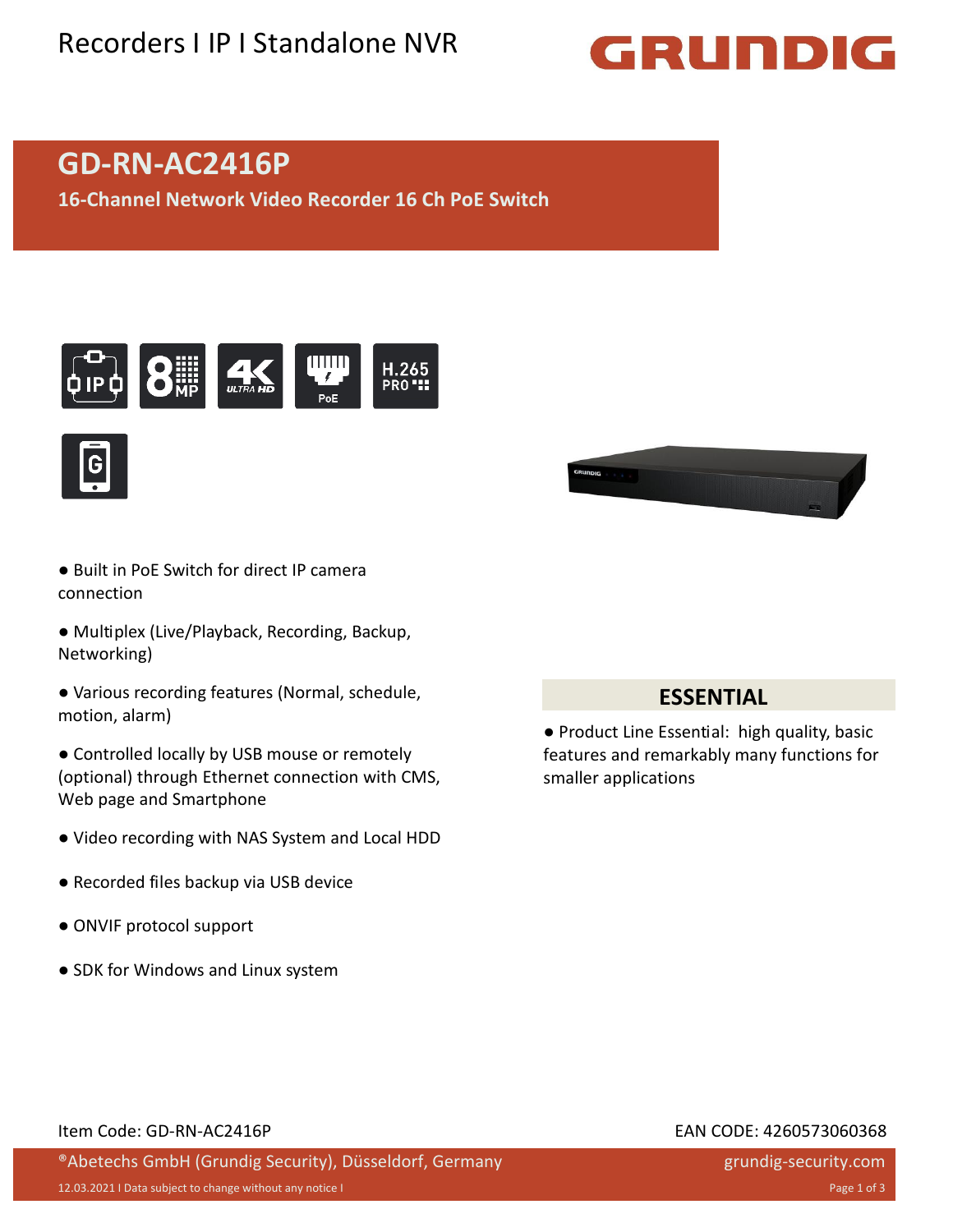## Recorders I IP I Standalone NVR



## **Specifications GD-RN-AC2416P**

| <b>Video</b>                   |                                                                                                                                                                                                                                                                                                                                                                                                                                                                                                                              |
|--------------------------------|------------------------------------------------------------------------------------------------------------------------------------------------------------------------------------------------------------------------------------------------------------------------------------------------------------------------------------------------------------------------------------------------------------------------------------------------------------------------------------------------------------------------------|
| IP Inputs:                     | 16 channels                                                                                                                                                                                                                                                                                                                                                                                                                                                                                                                  |
| <b>Recording / Playback</b>    |                                                                                                                                                                                                                                                                                                                                                                                                                                                                                                                              |
| Recording Bandwidth:           | 160Mbps                                                                                                                                                                                                                                                                                                                                                                                                                                                                                                                      |
| <b>Outgoing Bandwidth:</b>     | max. 160 Mbps                                                                                                                                                                                                                                                                                                                                                                                                                                                                                                                |
| <b>Recording Resolution:</b>   | 8MP, 6MP, 5MP, 4MP, 3MP, 1080p, UXGA, 720p, VGA, 4CIF, DCIF, 2CIF, CIF, QCIF                                                                                                                                                                                                                                                                                                                                                                                                                                                 |
| <b>Recording Mode:</b>         | Continuous, Event Alarm, Motion, Video Loss, Schedule                                                                                                                                                                                                                                                                                                                                                                                                                                                                        |
| Search Mode:                   | Date, Time, Event Alarm, Motion, Search Backup                                                                                                                                                                                                                                                                                                                                                                                                                                                                               |
| Playback:                      | Synchronised playback of max. 16 cameras                                                                                                                                                                                                                                                                                                                                                                                                                                                                                     |
| Frame Rate(R):                 | 2-ch @ 4K, or 8-ch @ 1080p                                                                                                                                                                                                                                                                                                                                                                                                                                                                                                   |
| <b>Audio</b>                   |                                                                                                                                                                                                                                                                                                                                                                                                                                                                                                                              |
| Audio Compression:             | G.711                                                                                                                                                                                                                                                                                                                                                                                                                                                                                                                        |
| General                        |                                                                                                                                                                                                                                                                                                                                                                                                                                                                                                                              |
| Accessories included:          | SATA Cable, Cat Cable, screws for harddisc, Mouse, Remote control (optional)                                                                                                                                                                                                                                                                                                                                                                                                                                                 |
| <b>External Backup:</b>        | USB HDD, USB Memory, DVD-R, Network                                                                                                                                                                                                                                                                                                                                                                                                                                                                                          |
| Max. Storage Capacity:         | Up to 6TB capacity for each HDD                                                                                                                                                                                                                                                                                                                                                                                                                                                                                              |
| <b>Basic Internal Storage:</b> | No.                                                                                                                                                                                                                                                                                                                                                                                                                                                                                                                          |
| PoE Budget:                    | 200 W                                                                                                                                                                                                                                                                                                                                                                                                                                                                                                                        |
| PTZ Control:                   | Pan, Tilt, Zoom, Camera OSD, Preset set, call                                                                                                                                                                                                                                                                                                                                                                                                                                                                                |
| <b>Network</b>                 |                                                                                                                                                                                                                                                                                                                                                                                                                                                                                                                              |
| Video Compression:             | H.264, H.264+, H.265, H.265+, MPEG4                                                                                                                                                                                                                                                                                                                                                                                                                                                                                          |
| Cyber Security:                | 3 levels of user management: admin, operator, user, AES Encryption for Password Protection,<br>Complicated Password, HTTPS (SSL) Login Authentication, Basic and digest authentication for<br>HTTP/HTTPS, Host authentication (MAC address), WSSE and digest authentication for ONVIF,<br>Security audit log, SNMP V2, TLS 1.1, TLS 1.2, TLS 1.2 with updated cipher suites including AES<br>256 encryption., Brute Force Delay Protection, Signed Firmware, Secure Boot by software check,<br>Secure Boot by hardware check |
| <b>Remote Connections:</b>     | 128                                                                                                                                                                                                                                                                                                                                                                                                                                                                                                                          |
| <b>Streaming Method:</b>       | Unicast, Multicast                                                                                                                                                                                                                                                                                                                                                                                                                                                                                                           |
| I/O Interface                  |                                                                                                                                                                                                                                                                                                                                                                                                                                                                                                                              |
| HDMI Output:                   | 4K (3840 × 2160)/30Hz, 2K (2560 × 1440)/60Hz, 1920 × 1080/60Hz, 1280 × 1024/60Hz, 1280 ×<br>720/60Hz, 1024 × 768/60Hz                                                                                                                                                                                                                                                                                                                                                                                                        |
| Harddisk bay:                  | 2 x SATA                                                                                                                                                                                                                                                                                                                                                                                                                                                                                                                     |
| Alarm Inputs:                  | 4 contact input N/O or N/C                                                                                                                                                                                                                                                                                                                                                                                                                                                                                                   |
| Alarm Outputs:                 | $\mathbf{1}$                                                                                                                                                                                                                                                                                                                                                                                                                                                                                                                 |
| Network Interface:             | 1x 10, 100, 1000 Base T, TX (RJ-45)                                                                                                                                                                                                                                                                                                                                                                                                                                                                                          |
| Audio Input/Output:            | 1-ch audio input and 1-ch audio output                                                                                                                                                                                                                                                                                                                                                                                                                                                                                       |
| Serial Interface(s):           | Front panel: 1 × USB 2.0, Rear panel: 1 × USB 3.0                                                                                                                                                                                                                                                                                                                                                                                                                                                                            |
| VGA Output:                    | 1920 × 1080/60Hz, 1280 × 1024/60Hz, 1280 × 720/60Hz, 1024 × 768/60Hz                                                                                                                                                                                                                                                                                                                                                                                                                                                         |

#### Item Code: GD-RN-AC2416P **EAN** CODE: 4260573060368

®Abetechs GmbH (Grundig Security), Düsseldorf, Germany